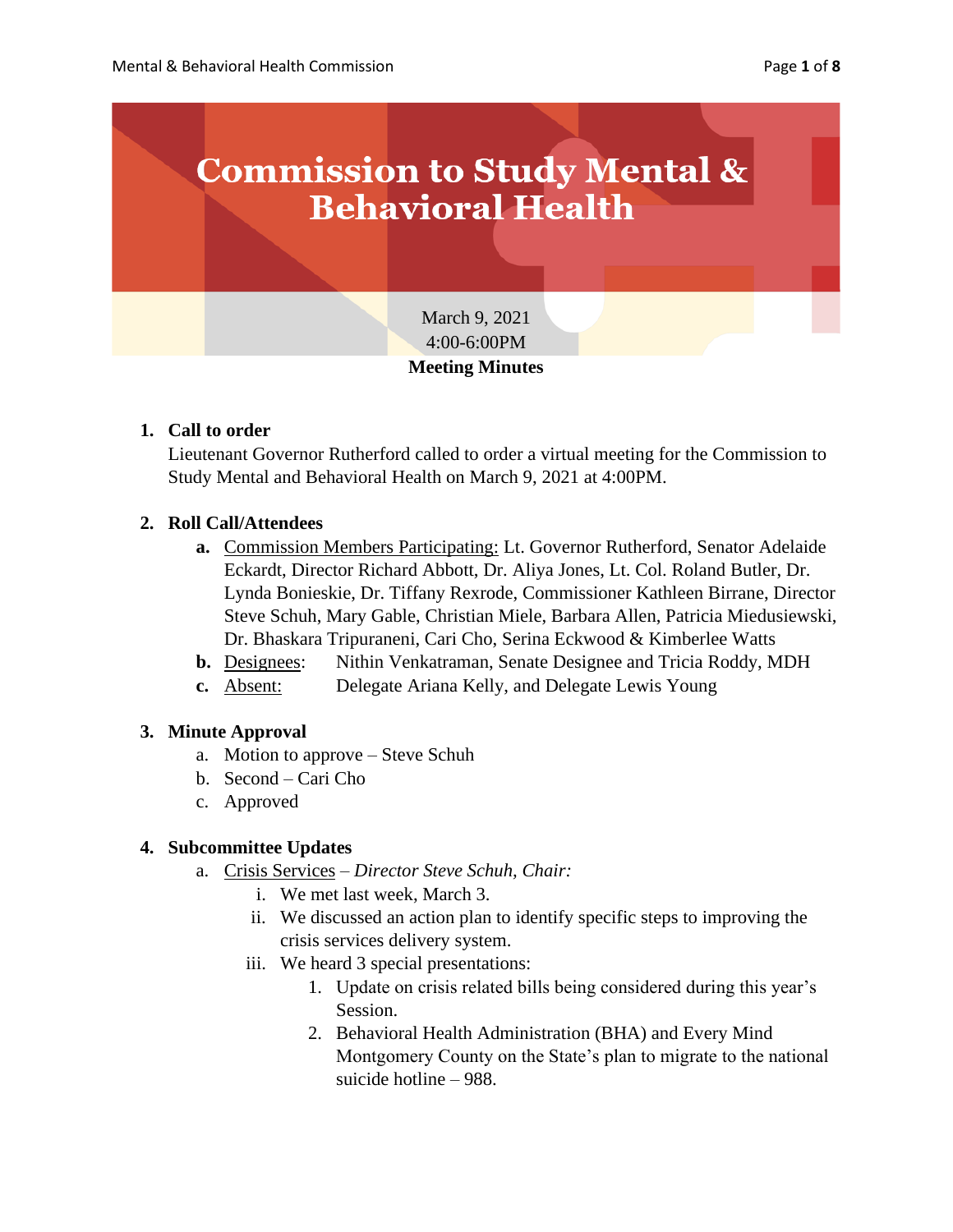- a. BHA is convening a statewide coalition to assist with the implementation of 988 as the state's new suicide hotline which will become effective in 2022. This coalition will begin meeting in April.
- 3. Dr. Maria Rodowski from BHA on the Administration's plans to expand crisis services for youth and adolescence. We were pleased to hear about the additional resources that have been dedicated to expanding the youth and crisis services system as we often hear about the needs of this population.
- iv. BHA has convened the Crisis Services Advisory Workgroup to identify ways to expand Maryland's Crisis Services delivery system utilizing best practices outlined in the crisis now model and Substance Abuse and Mental Health Services Administration (SAMHSA) best practices guide. We will continue to participate in BHA's meetings on a regular basis.
- v. Next Meeting is Wednesday, May 5 at 10:00am.
- *b.* Youth and Families *Co-Chairs Deputy Secretary Christian Miele & Asst. Deputy Secretary Tiffany Rexrode:*
	- i. We met yesterday, March 8.
	- ii. National Alliance on Mental Illness (NAMI) MD presented on Assisted Outpatient Treatment (AOT). Their presentation included considerations of appropriate uses, successful components and challenges. With the respect to the ongoing evaluation of the danger standard, NAMI MD agrees that it is worthy to continue with discussions. These discussions have continued among the workgroup and BHA. They are considering language proposals related to the danger standard and plan to issue a questionnaire.
	- iii. The Youth and Families Subcommittee also received an update that the school psychology association met with Maryland Medicaid to discuss a path forward for reimbursement for school psychologist.
- *c.* Finance and Funding *Co-Chairs Tricia Roddy & Commissioner Brianne:* MD Insurance Administration Update, Commissioner Birrane:
	- i. We have been very busy since session started. We reconvened the internal workgroups for the MHPAEA reporting bill and the network adequacy regulations.
		- 1. We will be holding the next public meeting for each group shortly after session concludes.
	- ii. Our next Sub Committee Meeting will be 3/22/2021 from 3 PM to 4 PM
		- 1. During our Sub Committee Meeting, we will have a presentation by Path Forward. Their discussion will be regarding Commercial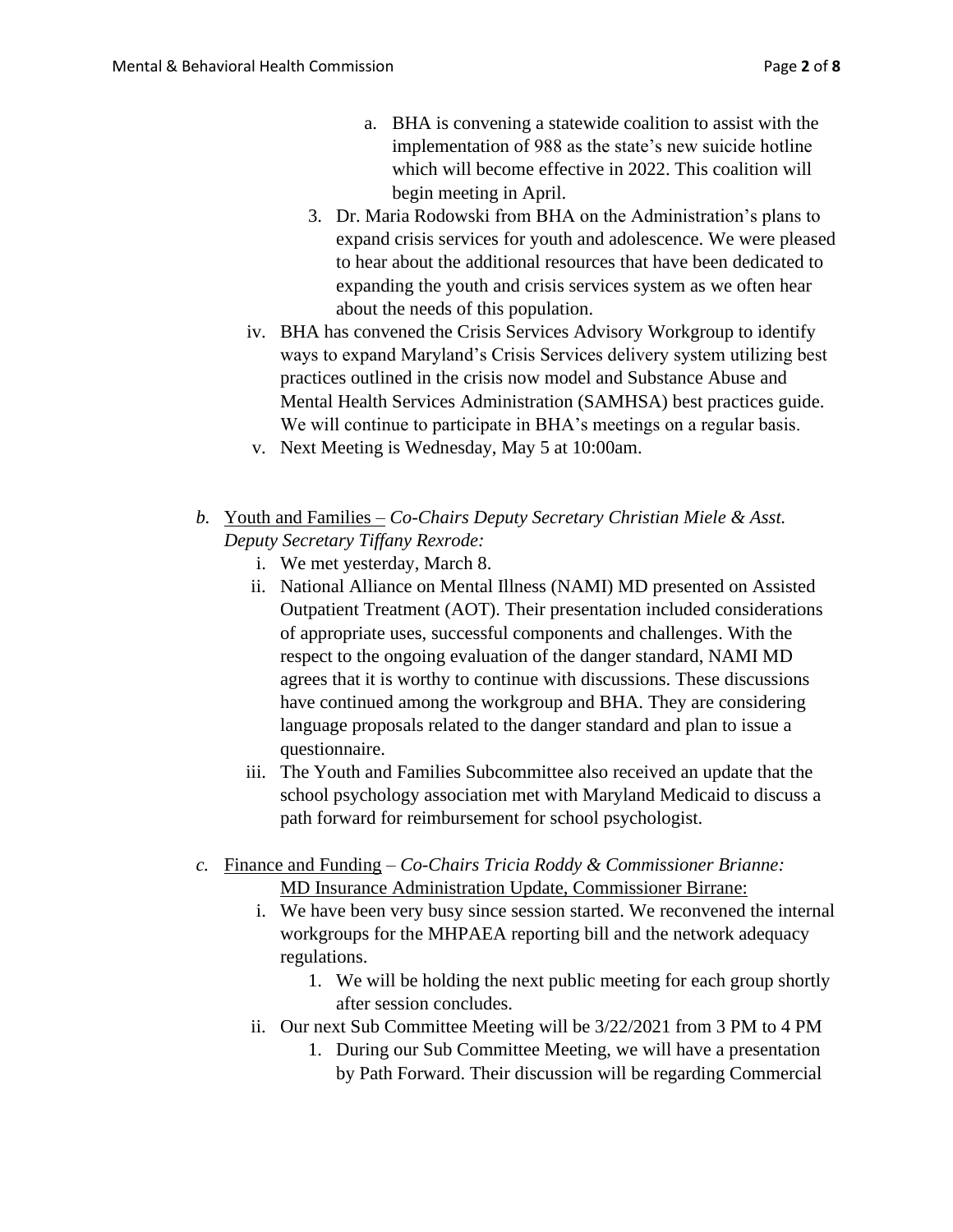Insurance Purchasers and how they are currently dealing with Mental Health.

2. This presentation will be done by John Miller of the Mid Atlantic Business Group on Health and/or Linda Raines of the Mental Health Association of Maryland

Medicaid Update, Tricia Roddy:

- iii. The Finance Subcommittee last met on January 11, we did not meet in February. The next meeting is March 22 at 3 PM.
- iv. The full Behavioral Health System of Care Workgroup met on February 16. During this meeting, ideas were presented for potential projects the Workgroup could undertake in the next four to six months while the transition to the new ASO continues. The Workgroup discussed these ideas and some members presented additional topics of interest.
	- 1. One potential project is a data sharing initiative between Chesapeake Regional Information System for our Patients, (CRISP) and the Managed Care Organizations, (MCO)s.
	- 2. Workgroup members were encouraged to consider the topics discussed during the meeting and were sent a survey for submitting their project choices in writing would be provided before the next System of Care meeting.
	- 3. The next System of Care meeting will be April 28 at 12:30.
- *d.* Public Safety & Justice System *Co-Chairs Senator Katie Fry Hester & Dr. Lynda Bonieskie:*
	- i. Report from the SIM Summit has been sent back and is available on our website. SHAMSA has developed 13 recommendations to strengthen services, close gaps and continue services of care within the state.
		- 1. We did decide to act on a couple of those recommendations during session with SB 857 and HB 280 cross filed by Delegate Pena-Melnyk. In that legislation, we would be creating a Maryland behavioral and public health Center of Excellence. This will serve as a central repository of information related to behavioral health, criminal justice and public safety. They will work to provide technical assistance to localities, foster collaboration between jurisdiction as well as the state behavioral health and justice systems and help statewide models for programs that will increase treatment and decrease incarceration for justice involved individuals.
	- ii. Next meeting is March 24 at 1:00pm.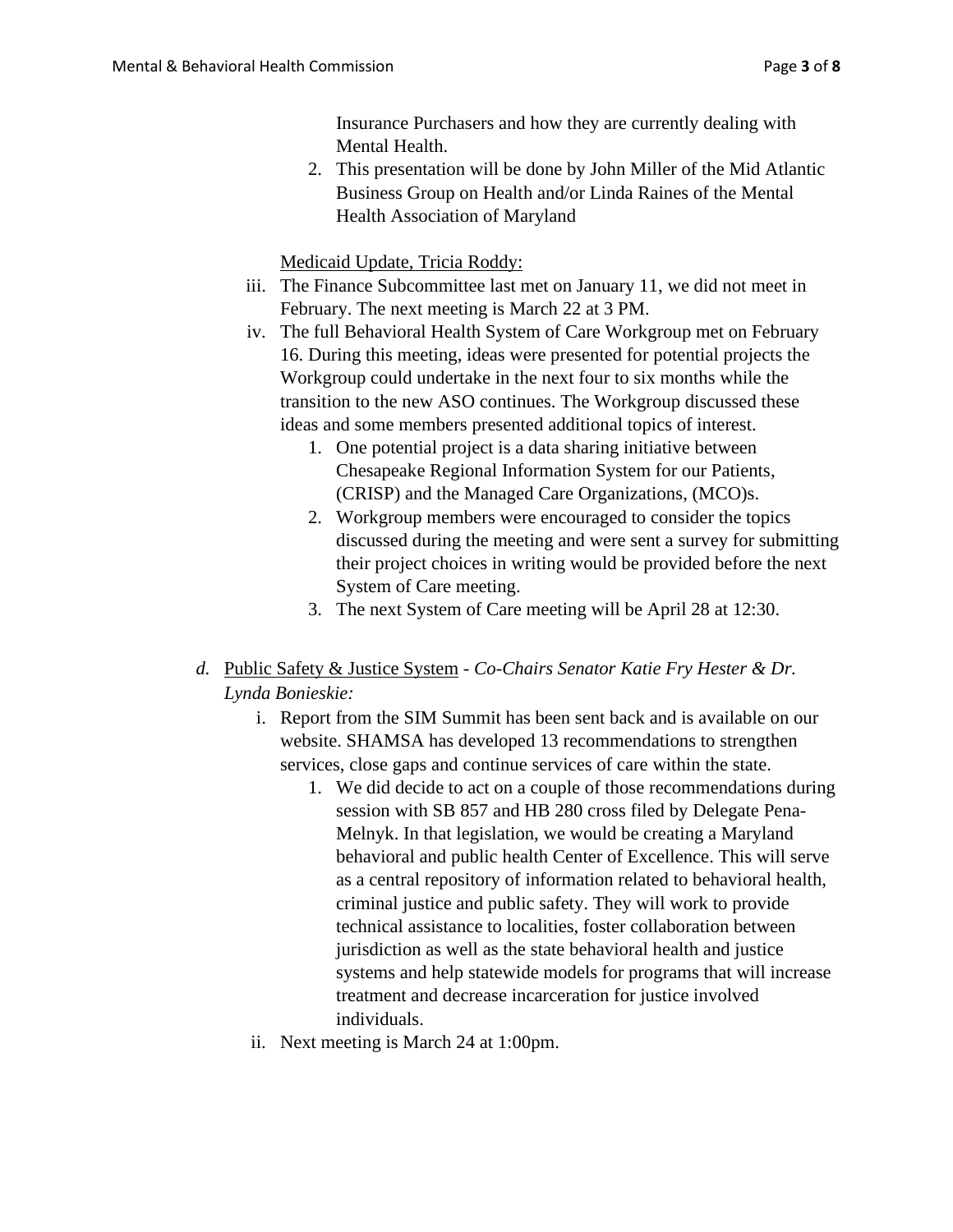#### **5. Special Presentation**

- a. Policy Director of the Treatment Advocacy Center, Brian Stettin
	- *i. The Need to Define "Danger" in Maryland Civil Commitment Law*
	- ii. Please see additional materials for presentation
- b. Commission Discussion:
	- i. Pat Miedusiewski I know this focus is on those with mental illness, what about those with co-occurring issues or substance use disorder?
		- 1. Brian Stettin there are states that have a separate process for civil commitment for someone with substance abuse, but I think the data is a lot less compelling and effective in terms of making a significant intervention in someone's life in a way that civil commitment for mental illness is. In Maryland, civil commitment is only allowed when diagnosed with a mental illness.
		- 2. Pat Miedusiewski Do we have any prevalence? Do we see a lot of co-occurring existence?
		- 3. Dr. Bonieskie We see about 70% in the prison system.
		- 4. Lt. Governor We heard testimony last week about an individual whose child was diagnosed with Bipolar Disorder and they subsequently started using illicit drugs. It is either a person trying to self-medicate or they may have started with the drugs and it induced psychosis.
		- 5. Pat Miedusiewski There does not seem to be an integration here. We have a mental health court and a drug court and even the treatment we give now, we know that the providers are seeing some of these people and we are not looking at what the prevalence of that is. What do we need to do to change the system to be more welcoming to people with both? Even from a financial reimbursement standpoint that the way we reimburse also fragments how we treat and so it's not just the clinical, but we have to work together with the financial piece.
		- 6. Lt. Governor We have spoken to the breakdown of what is considered physical health versus behavioral health. When you have drug court or mental health court – it's trying to bring all these factors together because that person may have an underlying mental health or substance use issue and you need break down the barriers. We're asking primary care doctors to ask about substance use and mental health. Then the question is where do we send them? To someone who specializes in mental health or substance use – I think there are going to be some new specialties.
		- 7. Cari Cho There are models for both. Cornerstone Montgomery has been following the Integrated Treatment for Co-Occurring Disorders (ITCOD) model for 15 years. We have done so under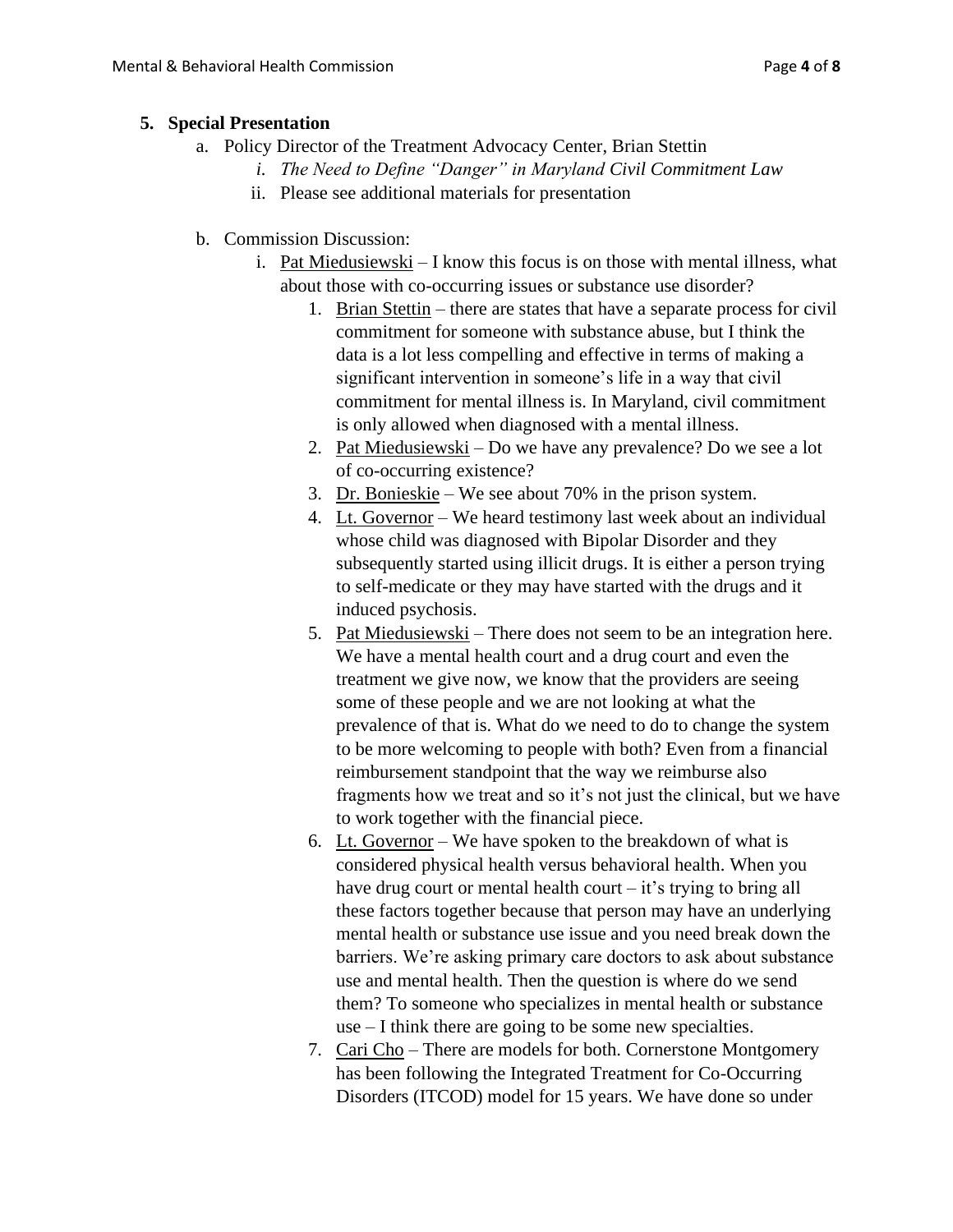our mental health umbrella. We are not certified as substance use providers. All the research shows that people do better when you treat both disorders at the same time with the same team and you don't make one diagnosis primary. That causes an issue with insurance. But all of our staff is trained to treat both at the same time. Both courts have to treat both, there is no way around it but it is a challenge.

- 8. Pat Miedusiewski We don't require that all of our providers be co-occurring capable so then we have that gap.
- 9. Richard Abbot Treatment courts do deal with co-occurring in most cases.
- ii. Kimberlee Watts To Brain, where does the information about narrow interpretation come from? My office represents people in involuntary commitment hearings, and I know that last year we probably had more than 6,000 of them but only 230 of our clients were released. My second question was how does the proposed bills distinguish someone with anosognosia and someone who is in denial?
	- 1. Brian Stettin The point of which your office of public defenders having a case is pretty far down the chain of having someone civilly committed. So when you have that narrow interpretation that is happening at earlier points in the process, when police officers are making decisions about what they're observing in the community about the danger standard or when 911 operators are taking calls from family members describing situations and trying to assess if this constitutes or represents danger to self or others or when clinicians are evaluating those being brought into ERs and making determinations if they should go forward and seek civil commitment. At all those points in the process, a narrow interpretation is preventing those cases to getting to the point where your office is involved. We are hearing challenges of how they can't get the care they need because they were told they are not dangerous to their selves or others and to follow up when they are. That waiting around led them to be involved with your office. I have reason to believe that is happening often.

As for your second question, how the law incorporates the presence of anosognosia or not. I didn't mean to suggest that anosognosia is in any way part of the legal determination that's made here. I brought it up only as a explanation as to why I think we are never going to get to a point where our system of voluntary care is so good that everybody is going to come flocking into it. There is nothing in the law that would distinguish whether someone has anosognosia or not.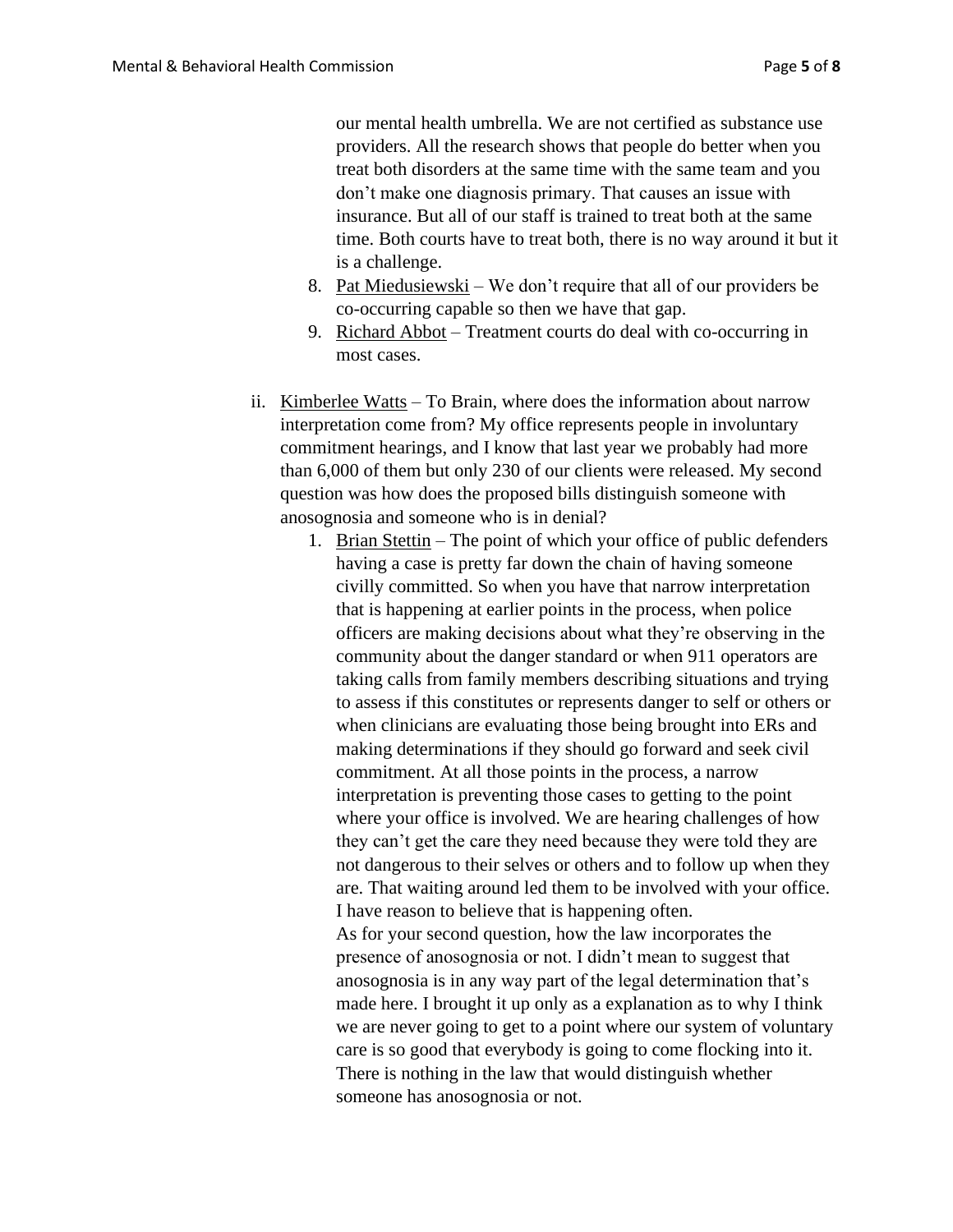- iii. Senator Eckhardt Thank you Mr. Stettin. We have been dealing with this since 1970. On all of the other states where they have that standard of dangerousness, what is their success rate? What is the outcome? How has it changed their system in getting people care and is it effective?
	- 1. Brian Stettin Having a civil commitment standard that allows action at a sooner point in a person decompensation doesn't lead to more people winding up at the hospital. These horror stories that we hear and the folks that testified about this bill, all of them will tell you that their loved one eventually did windup on the hospital. So, what we are trying to facilitate here is earlier intervention. So having a civil commitment law is not that more people come into the system but that the same people come in sooner.
- iv. Dr. Tripuraneni The changes in the civil commitment law in the state of Maryland was long overdue and I am glad you are introducing these amendments which will go a long way in helping members who are not acknowledging the deceased process that they have and are going through this vicious cycle and revolving door and eventually they could be either homeless or going through the criminal justice system rather than getting the help at the right time.
- v. Lt. Governor I have also mentioned to legislators that the negative interactions of individuals with law enforcement in many cases is when a person is in a mental health crisis. Training the law enforcement will help but that is not their main job. So, if we can get to the person before they are in that crisis stage then we could avoid these interactions.

#### **6. Public Testimony**

## **a. Katie Rouse, On My Own:**

Please see additional materials for written testimony

Barbara Allen: We have On Our Own wellness discovery center, (WRCs). There was an evolution of mental health centers for those that were in recovery and there was a substance use program. For me, I find that whether it's the mental health or the substance or those that are integrated, like Howard County, I think they're such critical sources for the continuum of care. If you are a loved one that has a family member and you are trying to find a connection for them, where do they go? That's a big challenge. How does the family with problems find the source of solutions? It's important to consider that wellness centers or on your own, that families can find them. Of the programs that are offered, how many of them do the co-occurring care or don't?

Katie Rouse: All of the centers in our network are independent non-profits. If they are associated with us, one of our standards are that you have a board that's at least 51% of people with lived experience. Every center is different and some of them are able to use funding sources from various places and enhance their services. All of our centers have the ability to support people who are in a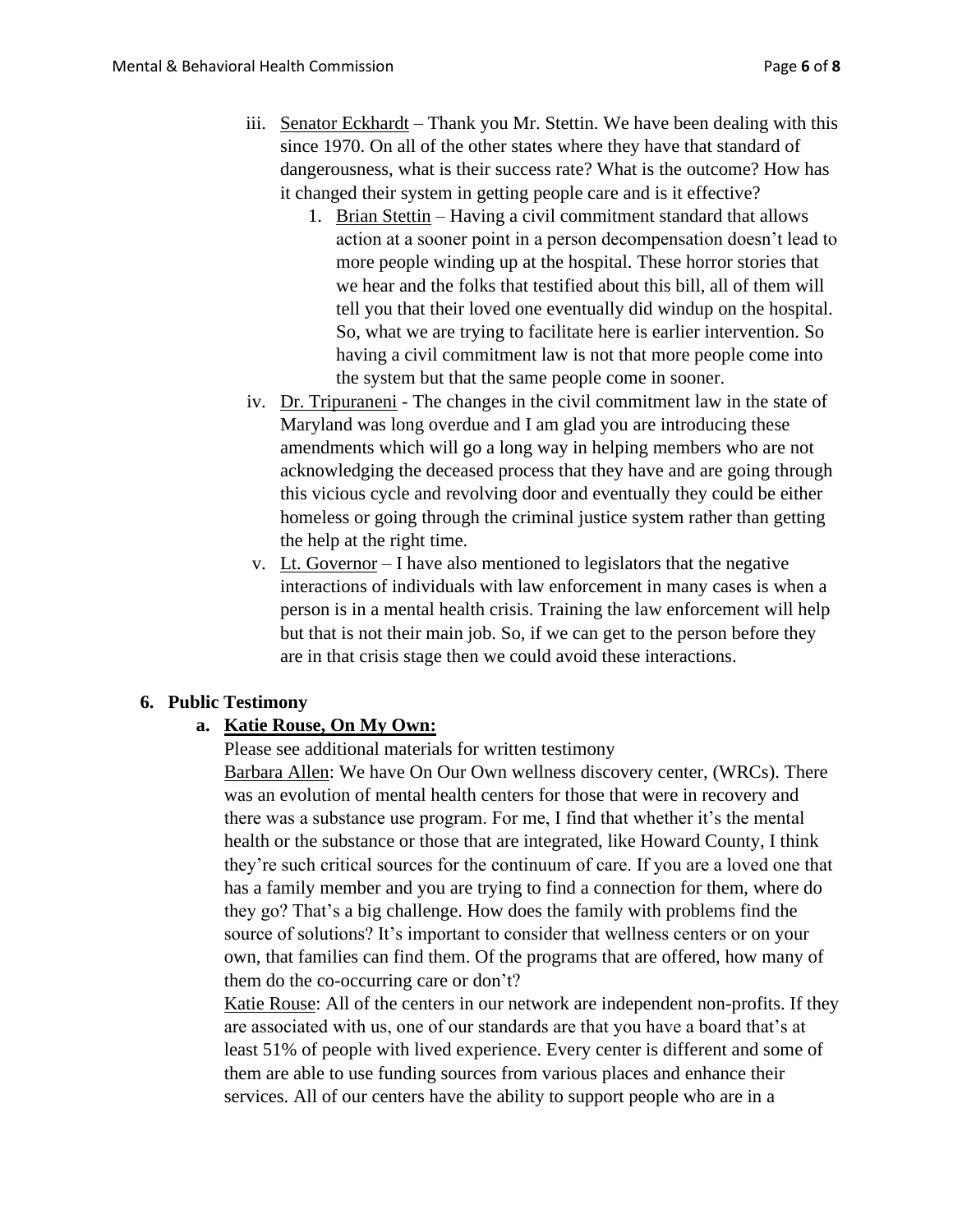recovery journey, whatever that looks like, I think over time each center has molded it's particular menu of services and supports to the group of people that are coming in asking for help. That's the point of peer support services, it's not a treatment of goals or something I am telling you to do, it's what do you want to do? How can I help you get there? We do a lot of work helping file for unemployment and applying for benefits or looking for jobs. Whatever you need help with, we will find a pathway there.

Barbara Allen: I am not convinced that the peers always know where to send people for the appropriate care. We need these people to know that there is a peer available and how can they contact them.

Katie Rouse: There is a training program for our peer community, and it does involve resource awareness. I want to share our link onourownmd.org Dr. Jones: I hope 211 press 1 is a resource that people know they can use as well. They can also reach out to their local behavioral health resource authority and they would know the resources available.

## **b. Scott Davis, Police Officer:**

I am heavily involved in our crisis intervention team and I have been doing it for 18 years and 27 years total law enforcement experience. From being in ERs on a everyday basis, dangerousness is subjective in nature. It could vary to position of clinician to social worker to police officer. It is difficult to see family members bringing someone to the ER for services and the person refuses to sign the paperwork to get the treatment that they need. It's difficult to compare that with parity, I like to use the work disparity in a hospital that because I don't think people with mental illness are treated as well as someone with a heart condition or asthma. It's important for legislation to define what the dangerousness would be. If it is incorporated in law, we would be able to teach that to the recruits on an entry level as well as ongoing service training.

#### **c. Evelyn Burton on behalf of Mary Ellen Moran:**

I have bipolar disorder and have never met the danger standard for involuntary commitment. When I become hyper manic and then psychotic, my behavior is not threatening, it is weird. I slip in and out of reality. I can't safely drive a car, prepare meals or take proper care of myself and my son of 58 years old who lives with me as a result of his serious mental illness. I am not able to make a rational decision on any matter including rather to seek treatment. The danger standard in Maryland needs to be changed. I had an episode when I was visiting my sister in Virginia. She called 911 and a crisis team was sent. I do not remember most of the event, but I do remember a police officer talking me into going to the hospital. According to my sister, it took hours. I was in the hospital for 5 days, medicated until I was stable and discharged. It is concerning that some people think it violated my civil rights to have had received involuntary treatment in the